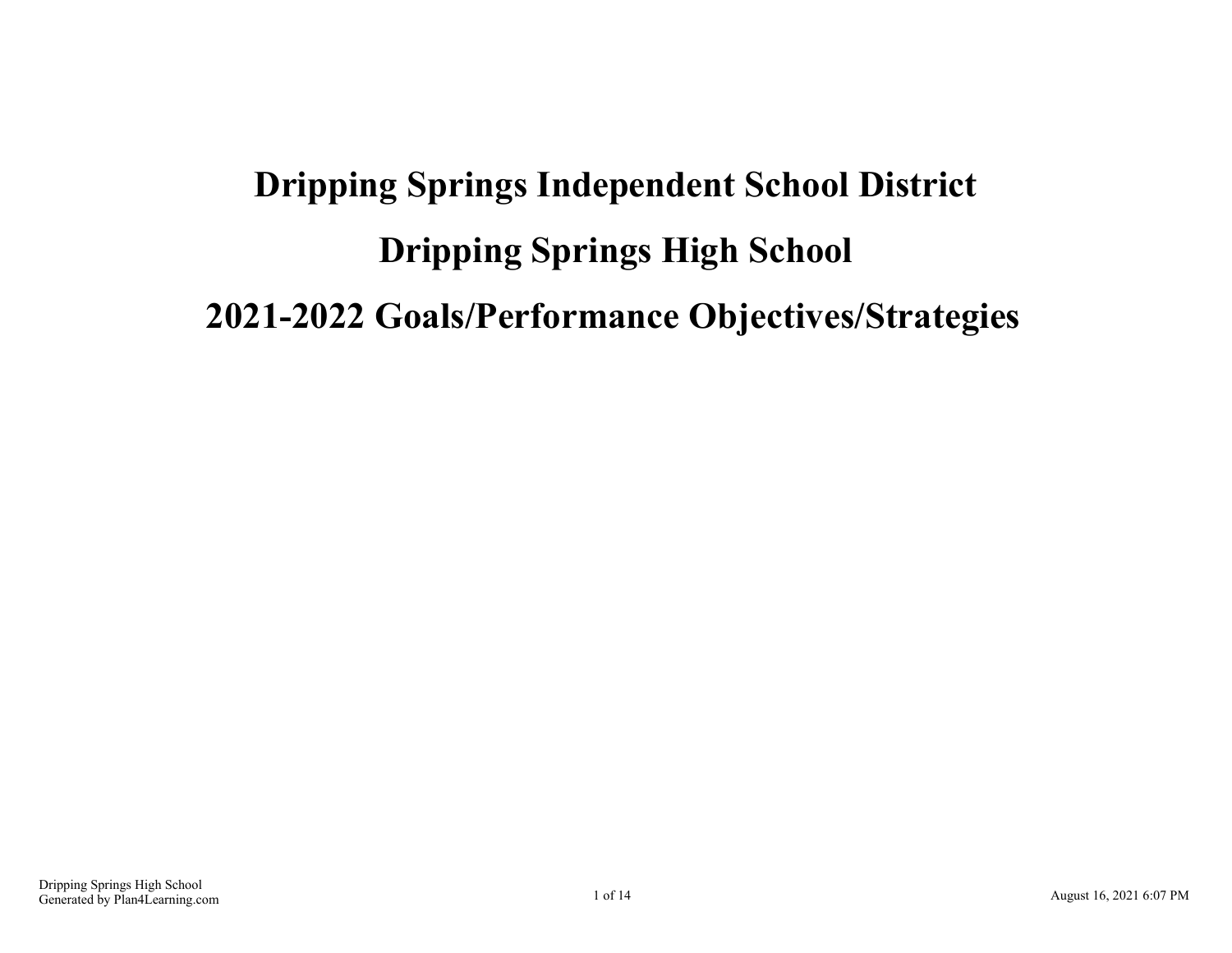### **Table of Contents**

| Goals                                                                                                                                                                                                                                                                                                                                                |                 |
|------------------------------------------------------------------------------------------------------------------------------------------------------------------------------------------------------------------------------------------------------------------------------------------------------------------------------------------------------|-----------------|
| Goal 1: Student Achievement: DSISD Life Changers will holistically and strategically develop and support the academic growth of all students.                                                                                                                                                                                                        |                 |
| Goal 2: Staff Quality, Recruitment, and Retention: Support the vision and mission of the district by placing a Life Changer in every position.                                                                                                                                                                                                       |                 |
| Goal 3: School Culture, Communication, and Compliance: All students will be educated in a safe environment that promotes collaborative and positive communication<br>within the organization that effectively and efficiently manages operational, programmatic, and fiscal compliance.                                                              | $\mathbf{R}$    |
| Goal 4: Social-Emotional, Mental, and Health Wellness: DSISD will support and enhance students' social and emotional skills, attitudes, relationships, academic<br>performance, and perceptions of classroom and school climate through comprehensive social-emotional/counseling and health wellness programs designed to address<br>student needs. | 10 <sup>1</sup> |
| Goal 5: Parent Engagement: DSISD will increase parent engagement and stakeholder involvement at both the campus and district level by making families feel<br>welcomed through building meaningful connections and increased communication throughout the district and on all campuses.                                                              |                 |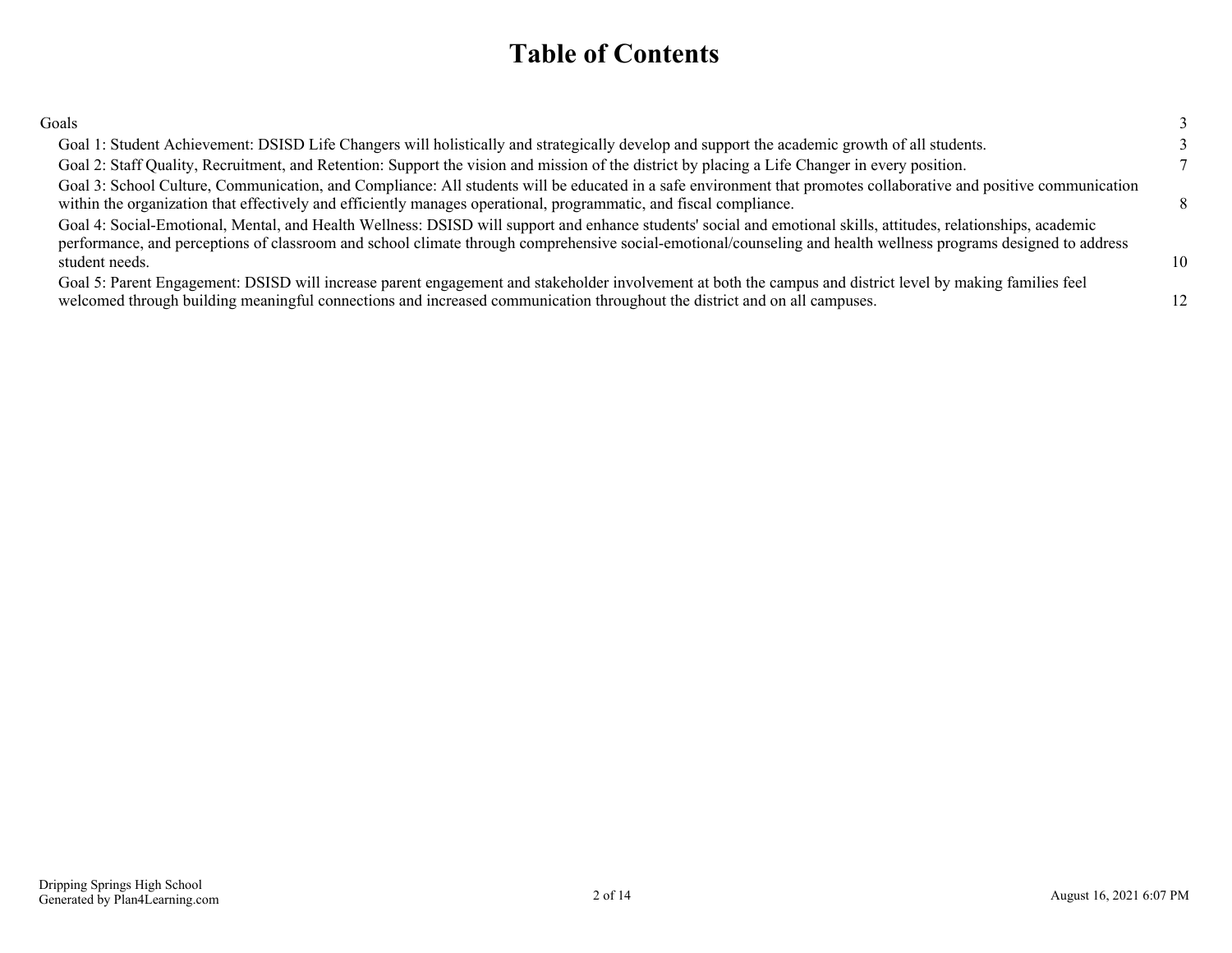## **Goals**

<span id="page-2-0"></span>**Goal 1:** Student Achievement:

DSISD Life Changers will holistically and strategically develop and support the academic growth of all students.

**Performance Objective 1:** Students will demonstrate growth from previous years as measured by multiple data sources.

**Evaluation Data Sources:** STAAR/EOC/TELPAS/MAP/DRA/CLI Engage/TPRI/Tejas Lee/TX KEA/Common Formative Assessments/Attendance/Course Completion/Professional Learning Opportunities/

| <b>Strategy 1 Details</b>                                                                                                                                                                                                                | <b>Reviews</b> |            |                |                  |
|------------------------------------------------------------------------------------------------------------------------------------------------------------------------------------------------------------------------------------------|----------------|------------|----------------|------------------|
| Strategy 1: Instruction: The campus will provide TEKS based, evidence-based, instructional resources, instructional                                                                                                                      |                | Formative  |                | <b>Summative</b> |
| planning, professional development, and instructional technology across all subject areas. The campus utilizes a<br>purposeful master schedule to provide team planning. Every department will also focus on the three tiers of MTSS and | <b>Sept</b>    | <b>Nov</b> | Mar            | <b>May</b>       |
| overall student growth by working towards improving instructional practices for all students through setting in-house,<br>data-driven goals in working through ECTs.                                                                     |                |            |                |                  |
| Strategy's Expected Result/Impact: Teachers will meet weekly in "effective collaborative teams" to<br>analyze student data to guide instruction.                                                                                         |                |            |                |                  |
| <b>Staff Responsible for Monitoring:</b> Principal, Assistant Principal, Instructional Coaches                                                                                                                                           |                |            |                |                  |
| <b>Strategy 2 Details</b>                                                                                                                                                                                                                | <b>Reviews</b> |            |                |                  |
| Strategy 2: Reading/Writing/ELA: English teachers will provide TEKS-based, evidence-based, instructional resources,                                                                                                                      | Formative      |            |                | <b>Summative</b> |
| instructional planning, professional development, and instructional technology.                                                                                                                                                          | <b>Sept</b>    | <b>Nov</b> | Mar            | May              |
| Strategy's Expected Result/Impact: Raise STAAR English I and II scores, including increasing the number<br>of students who meet and master.                                                                                              |                |            |                |                  |
| Staff Responsible for Monitoring: Campus Principal, Department Chair, and ELA ECTs                                                                                                                                                       |                |            |                |                  |
| <b>Strategy 3 Details</b>                                                                                                                                                                                                                |                |            | <b>Reviews</b> |                  |
| Strategy 3: Math: Math teachers will provide TEKS-based, evidence-based, instructional resources, instructional                                                                                                                          |                | Formative  |                | <b>Summative</b> |
| planning, professional development, and instructional technology.                                                                                                                                                                        | <b>Sept</b>    | <b>Nov</b> | Mar            | <b>May</b>       |
| Strategy's Expected Result/Impact: Raise STAAR Algebra I scores, including increasing the number of<br>students who meet and master.                                                                                                     |                |            |                |                  |
| Staff Responsible for Monitoring: Campus Principal, Department Chair, and Math ECTs                                                                                                                                                      |                |            |                |                  |
| <b>Strategy 4 Details</b>                                                                                                                                                                                                                |                |            | <b>Reviews</b> |                  |
| Strategy 4: The Science department will provide TEKS based, evidence-based, instructional resources, instructional                                                                                                                       |                | Formative  |                | <b>Summative</b> |
| planning, professional development, and instructional technology across the curriculum.                                                                                                                                                  | <b>Sept</b>    | <b>Nov</b> | Mar            | <b>May</b>       |
| Strategy's Expected Result/Impact: Science: Increased percentage of students making improvements.<br>Staff Responsible for Monitoring: Campus Principal, Department Chair, and Science ECTs                                              |                |            |                |                  |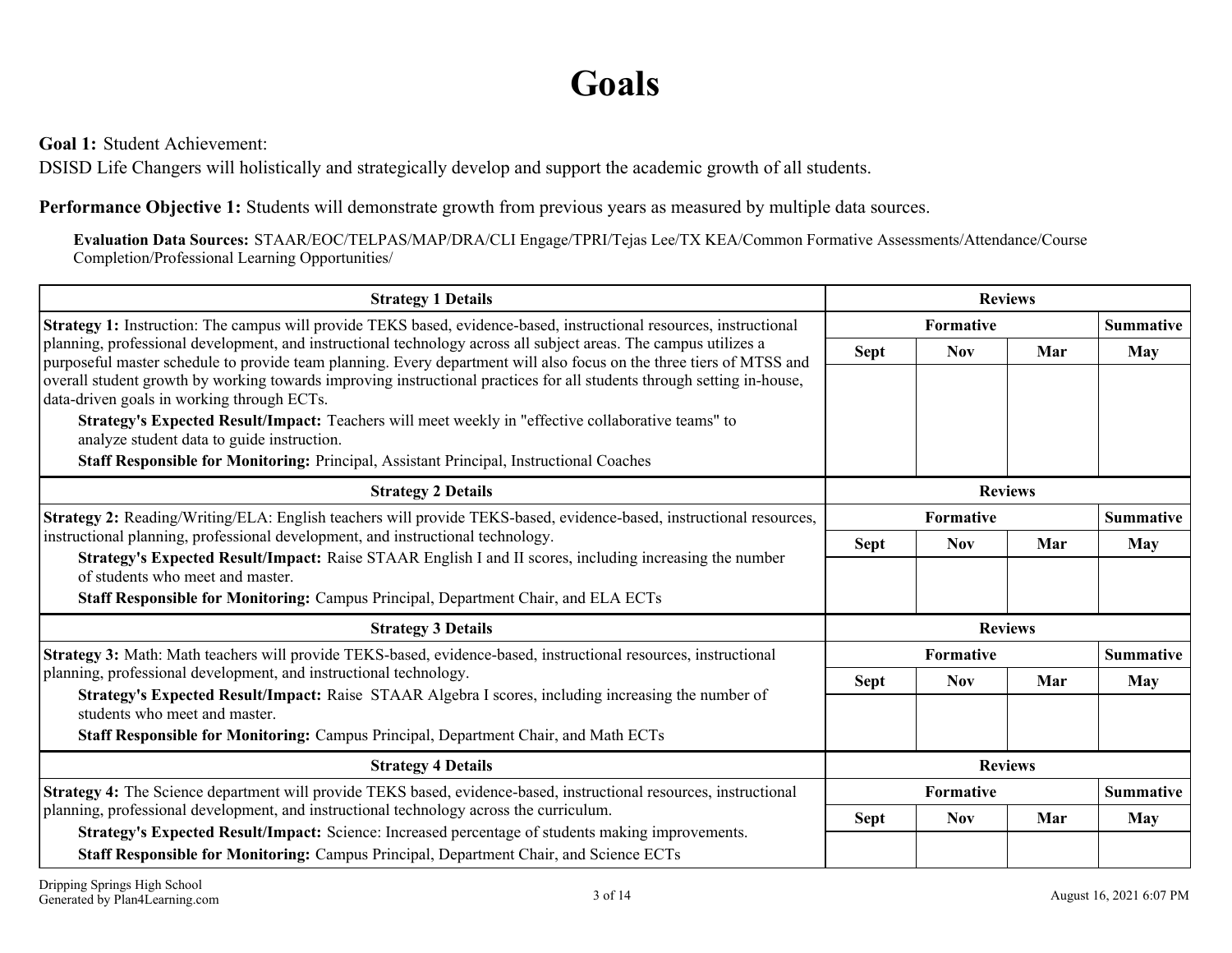| <b>Strategy 5 Details</b>                                                                                                                                                                                                                   | <b>Reviews</b> |                               |                |                  |
|---------------------------------------------------------------------------------------------------------------------------------------------------------------------------------------------------------------------------------------------|----------------|-------------------------------|----------------|------------------|
| Strategy 5: Social Studies: The Social Studies department will provide TEKS based, evidence-based, instructional                                                                                                                            |                | Formative                     |                | <b>Summative</b> |
| resources, instructional planning, professional development, and instructional technology across all subject areas.                                                                                                                         | <b>Sept</b>    | <b>Nov</b>                    | Mar            | May              |
| Strategy's Expected Result/Impact: Increased percentage of students making improvements.<br>Staff Responsible for Monitoring: Campus Principal, Department Chair, and Social Studies ECTs                                                   |                |                               |                |                  |
| <b>Strategy 6 Details</b>                                                                                                                                                                                                                   |                |                               | <b>Reviews</b> |                  |
| Strategy 6: Electives: Foster meaningful engagement in elective courses and their extracurricular offerings to increase                                                                                                                     |                | Formative                     |                |                  |
| student success and confidence in all areas.                                                                                                                                                                                                | <b>Sept</b>    | <b>Nov</b>                    | Mar            | <b>May</b>       |
| Strategy's Expected Result/Impact: Student attendance will increase.                                                                                                                                                                        |                |                               |                |                  |
| Staff Responsible for Monitoring: Campus Principal, Department Heads                                                                                                                                                                        |                |                               |                |                  |
| <b>Strategy 7 Details</b>                                                                                                                                                                                                                   |                |                               | <b>Reviews</b> |                  |
| Strategy 7: Progress Monitoring: Teachers will monitor student progress through the administration of STAAR interim                                                                                                                         | Formative      |                               |                | <b>Summative</b> |
| exams for all EOC courses while utilizing data to guide instruction.<br>Strategy's Expected Result/Impact: Will increase student scores on EOC exams.                                                                                       | <b>Sept</b>    | <b>Nov</b>                    | Mar            | <b>May</b>       |
| Staff Responsible for Monitoring: Campus Principal, Department Heads                                                                                                                                                                        |                |                               |                |                  |
| <b>Strategy 8 Details</b>                                                                                                                                                                                                                   |                | <b>Reviews</b>                |                |                  |
| Strategy 8: Multi-Tiered System of Support (Response to Intervention): Teachers will identify struggling learners                                                                                                                           |                | Formative<br><b>Summative</b> |                |                  |
| through the MTSS (RTI) process and provide instructional methods such as intervention/tutorials for all STAAR/EOC<br>tested subjects. The campus will enhance instruction with the utilization of interventionists, Tiger Time for embedded | <b>Sept</b>    | <b>Nov</b>                    | Mar            | <b>May</b>       |
| tutoring and specific content support classes.<br>Strategy's Expected Result/Impact: Higher engagement and identification with school community which<br>will lead to student success.                                                      |                |                               |                |                  |
| Staff Responsible for Monitoring: Campus Principal, Department Heads, and ETC's                                                                                                                                                             |                |                               |                |                  |
| <b>Strategy 9 Details</b>                                                                                                                                                                                                                   |                |                               | <b>Reviews</b> |                  |
| Strategy 9: Data and Assessment: The campus will utilize district assessment procedures to support teachers in the                                                                                                                          |                | Formative                     |                | <b>Summative</b> |
| analysis of data and in making real-time adjustments to both classroom and student-specific instruction.<br>Strategy's Expected Result/Impact: Student engagement and learning will increase, as will test scores.                          | <b>Sept</b>    | <b>Nov</b>                    | Mar            | <b>May</b>       |
| Staff Responsible for Monitoring: Campus Principal, Department Heads                                                                                                                                                                        |                |                               |                |                  |
| <b>Strategy 10 Details</b>                                                                                                                                                                                                                  |                | <b>Reviews</b>                |                |                  |
| Strategy 10: English Learners: The campus will focus on the development of academic language proficiency level                                                                                                                              |                | Formative                     |                | <b>Summative</b> |
| descriptions for listening, speaking, reading and writing.                                                                                                                                                                                  | <b>Sept</b>    | <b>Nov</b>                    | Mar            | May              |
| Strategy's Expected Result/Impact: Each EL student will show growth in their TELPAS Composite score.                                                                                                                                        |                |                               |                |                  |
| Staff Responsible for Monitoring: Campus Principal and Campus EL Coordinator                                                                                                                                                                |                |                               |                |                  |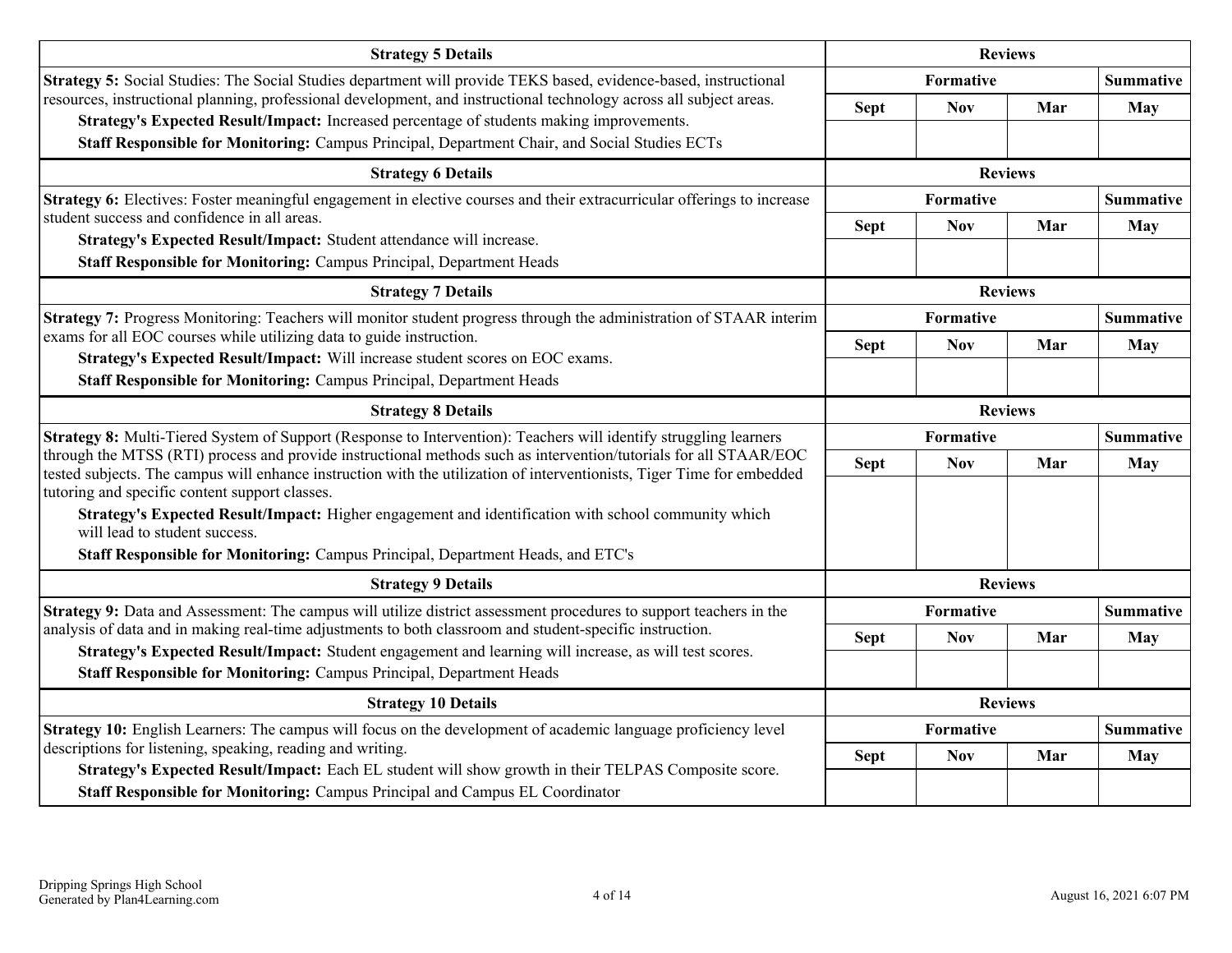| <b>Strategy 11 Details</b>                                                                                                                                                                                                                                                                                                               | <b>Reviews</b>                |                  |                |                  |
|------------------------------------------------------------------------------------------------------------------------------------------------------------------------------------------------------------------------------------------------------------------------------------------------------------------------------------------|-------------------------------|------------------|----------------|------------------|
| Strategy 11: Special Education Services: The campus will focus on purposeful instructional planning to enhance                                                                                                                                                                                                                           |                               | <b>Formative</b> |                | <b>Summative</b> |
| content knowledge of special education teachers for increased academic achievement of students receiving services as<br>identified through the ARD process and documented in their IEP. The campus will follow district established<br>procedures for child find, referrals and evaluations.                                             | <b>Sept</b>                   | <b>Nov</b>       | Mar            | <b>May</b>       |
| Strategy's Expected Result/Impact: Ensure compliance with Special Education programming. Provide<br>necessary training and support to meet the needs of various abilities.                                                                                                                                                               |                               |                  |                |                  |
| Staff Responsible for Monitoring: Campus administrators, Special Services staff                                                                                                                                                                                                                                                          |                               |                  |                |                  |
| <b>Strategy 12 Details</b>                                                                                                                                                                                                                                                                                                               |                               | <b>Reviews</b>   |                |                  |
| Strategy 12: Dyslexia Services: Students with dyslexia will be identified and evaluated in a timely manner.                                                                                                                                                                                                                              |                               | <b>Formative</b> |                | <b>Summative</b> |
| Accommodations and systematic instruction aligned to the requirements of the Texas Dyslexia Handbook will be<br>provided.                                                                                                                                                                                                                | <b>Sept</b>                   | <b>Nov</b>       | Mar            | May              |
| Strategy's Expected Result/Impact: Students showing signs of dyslexia are identified, evaluated, and<br>provided specific accommodations to support learning.                                                                                                                                                                            |                               |                  |                |                  |
| Staff Responsible for Monitoring: Campus Principal, Administrators, 504 coordinators, Dyslexia teacher,<br>Sped Department Chair, and Sped Case managers.                                                                                                                                                                                |                               |                  |                |                  |
| <b>Strategy 13 Details</b>                                                                                                                                                                                                                                                                                                               | <b>Reviews</b>                |                  |                |                  |
| Strategy 13: 504 Services: Campus administrators will ensure documentation of student accommodations based on                                                                                                                                                                                                                            | Formative<br><b>Summative</b> |                  |                |                  |
| evaluations/data and aligned directly to the student's disability. Teachers will access their student's 504 plans and<br>consistently provide the agreed upon accommodations to ensure ADA compliance for all students with disabilities. The<br>campus will adhere to established procedures for child find, referrals and evaluations. | <b>Sept</b>                   | <b>Nov</b>       | Mar            | <b>May</b>       |
| Strategy's Expected Result/Impact: Academic success for student's identified under Section 504.<br>Staff Responsible for Monitoring: Campus Principal, 504 coordinator, Campus administration, DSHS staff                                                                                                                                |                               |                  |                |                  |
| <b>Strategy 14 Details</b>                                                                                                                                                                                                                                                                                                               |                               |                  | <b>Reviews</b> |                  |
| Strategy 14: Accelerated Instruction for At-Risk Students: Accelerated instruction will be provided for all students not                                                                                                                                                                                                                 |                               | Formative        |                | <b>Summative</b> |
| meeting the minimum standard on state assessments. These supplemental instructional opportunities can be provided by<br>enrichment classes and other methods during the school year and/or during summer school programs.                                                                                                                | <b>Sept</b>                   | <b>Nov</b>       | Mar            | <b>May</b>       |
| Strategy's Expected Result/Impact: All At-risk students who did not meet minimum standards on EOCs<br>will make score improvements on state assessments.                                                                                                                                                                                 |                               |                  |                |                  |
| Staff Responsible for Monitoring: Campus Principal, Administration, EOC subject department chairs                                                                                                                                                                                                                                        |                               |                  |                |                  |
| <b>Strategy 15 Details</b>                                                                                                                                                                                                                                                                                                               |                               |                  | <b>Reviews</b> |                  |
| <b>Strategy 15:</b> Gifted and Talented: Teachers of G/T students will receive the appropriate amount of professional                                                                                                                                                                                                                    |                               | Formative        |                | <b>Summative</b> |
| development (30 hours initial training, 6-hour annual update). The campus will adhere to established guidelines for GT<br>nominations, screening, selection and placement.                                                                                                                                                               | <b>Sept</b>                   | <b>Nov</b>       | Mar            | May              |
| Strategy's Expected Result/Impact: Higher engagement and identification of GT students on campus.                                                                                                                                                                                                                                        |                               |                  |                |                  |
| Staff Responsible for Monitoring: Campus Principal and GT Coordinator                                                                                                                                                                                                                                                                    |                               |                  |                |                  |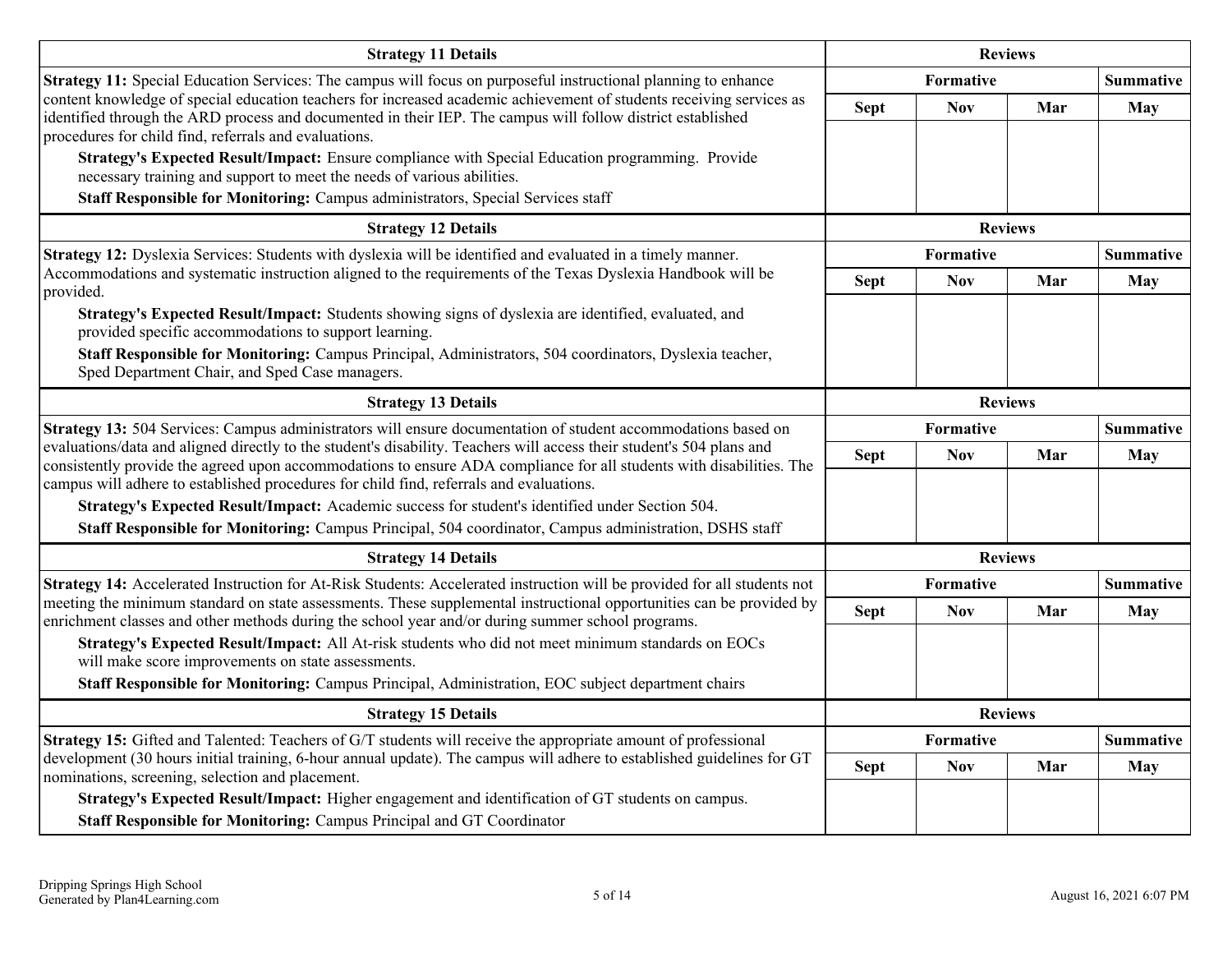| <b>Strategy 16 Details</b>                                                                                                                                                                                                                                                                                                        | <b>Reviews</b> |                               |                |                  |
|-----------------------------------------------------------------------------------------------------------------------------------------------------------------------------------------------------------------------------------------------------------------------------------------------------------------------------------|----------------|-------------------------------|----------------|------------------|
| Strategy 16: College, Career and Military Readiness: Campus administration will provide students and parents with                                                                                                                                                                                                                 |                | Formative                     |                | <b>Summative</b> |
| activities and information about post-secondary readiness, career education, military requirements, and college<br>readiness.                                                                                                                                                                                                     | <b>Sept</b>    | <b>Nov</b>                    | Mar            | <b>May</b>       |
| Strategy's Expected Result/Impact: The campus will provide college-readiness and post-secondary<br>opportunities and send all families information about college-readiness opportunities (SAT, ACT, TSI.<br>ASVAB, etc).<br>Staff Responsible for Monitoring: Campus Principal, Administrators, Counselors, CCMR Coordinator, and |                |                               |                |                  |
| CTE teachers                                                                                                                                                                                                                                                                                                                      |                |                               |                |                  |
| <b>Strategy 17 Details</b>                                                                                                                                                                                                                                                                                                        |                |                               | <b>Reviews</b> |                  |
| Strategy 17: Career and Technical Education: The campus will continue to enhance the CTE program, certifications                                                                                                                                                                                                                  |                | Formative                     |                | <b>Summative</b> |
| offered and real-world experience connections.<br>Strategy's Expected Result/Impact: Increase the number of students who participate in a 2 year coherent                                                                                                                                                                         | <b>Sept</b>    | <b>Nov</b>                    | Mar            | <b>May</b>       |
| sequence and those who achieve industry level certifications.                                                                                                                                                                                                                                                                     |                |                               |                |                  |
| Staff Responsible for Monitoring: Campus Administrators, CTE staff and Counselors                                                                                                                                                                                                                                                 |                |                               |                |                  |
| <b>Strategy 18 Details</b>                                                                                                                                                                                                                                                                                                        |                | <b>Reviews</b>                |                |                  |
| Strategy 18: Technology: The campus will provide innovative practices such as blended learning, to enhance digital<br>citizenship, implement technology and digital learning lessons while delivering instruction. The campus provides access                                                                                     | Formative      |                               |                | <b>Summative</b> |
|                                                                                                                                                                                                                                                                                                                                   | <b>Sept</b>    | <b>Nov</b>                    | Mar            | <b>May</b>       |
| to technology (hardware and software) for the purposes of teaching and learning for students and staff.<br>Strategy's Expected Result/Impact: 100% of students will have access to their own Chromebook.                                                                                                                          |                |                               |                |                  |
| Staff Responsible for Monitoring: Campus Principal and Facilitator of Learning                                                                                                                                                                                                                                                    |                |                               |                |                  |
| <b>Strategy 19 Details</b>                                                                                                                                                                                                                                                                                                        |                |                               | <b>Reviews</b> |                  |
| Strategy 19: Higher Education Requirements: The campus will ensure that secondary students', teachers, counselors,                                                                                                                                                                                                                |                | Formative                     |                | <b>Summative</b> |
| and parents receive information about higher education admissions and financial aid opportunities, dual credit                                                                                                                                                                                                                    | <b>Sept</b>    | <b>Nov</b>                    | Mar            | <b>May</b>       |
| opportunities, HB5 graduation requirements, the TEXAS grant program, scholarships, endorsements, and the need for<br>students to make informed curriculum choices to be prepared for success beyond high school.                                                                                                                  |                |                               |                |                  |
| Strategy's Expected Result/Impact: Greater understanding of graduation requirements and pathways. More<br>students applying for scholarships.                                                                                                                                                                                     |                |                               |                |                  |
| Staff Responsible for Monitoring: Campus principal, School Counselors                                                                                                                                                                                                                                                             |                |                               |                |                  |
| <b>Strategy 20 Details</b>                                                                                                                                                                                                                                                                                                        |                |                               | <b>Reviews</b> |                  |
| Strategy 20: Successful Transitions: The campus provides academic counseling support services to seniors                                                                                                                                                                                                                          |                | Formative<br><b>Summative</b> |                |                  |
| transitioning to post-secondary setting.                                                                                                                                                                                                                                                                                          | <b>Sept</b>    | <b>Nov</b>                    | Mar            | <b>May</b>       |
| Strategy's Expected Result/Impact: Decrease in student drop-out rate. Increase attendance to post-<br>secondary learning institutions.                                                                                                                                                                                            |                |                               |                |                  |
| Staff Responsible for Monitoring: Campus Principal, Lead Counselor                                                                                                                                                                                                                                                                |                |                               |                |                  |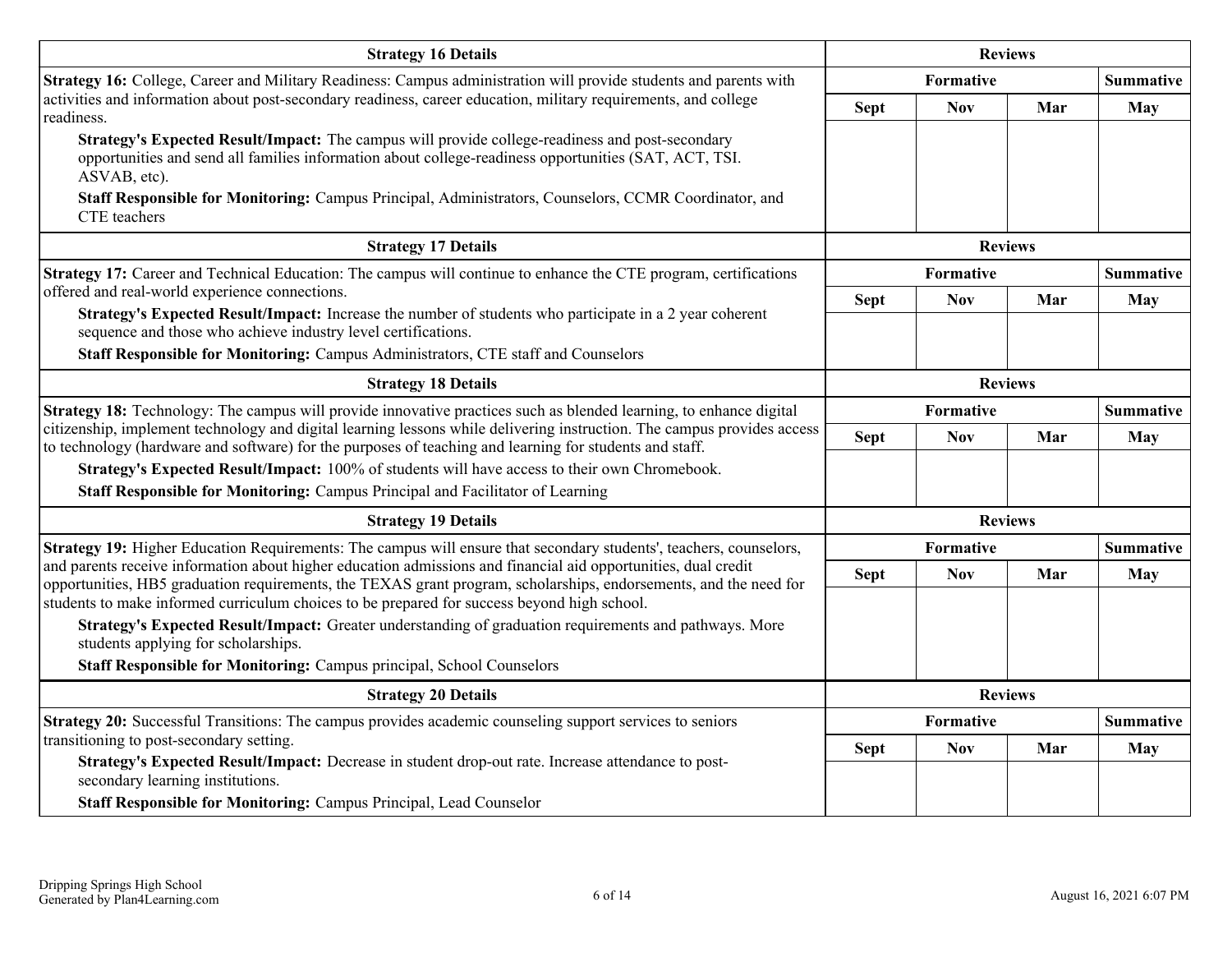| <b>Strategy 21 Details</b>                                                                                              | <b>Reviews</b>   |                  |     |                  |
|-------------------------------------------------------------------------------------------------------------------------|------------------|------------------|-----|------------------|
| Strategy 21: Increasing Attendance, Drop-Out Prevention: The campus will monitor attendance to provide intervention,    |                  | <b>Formative</b> |     | <b>Summative</b> |
| supports and a plan for the school year, as well as, increasing attendance to add campus distinctions.                  | <b>Sept</b>      | <b>Nov</b>       | Mar | <b>May</b>       |
| Strategy's Expected Result/Impact: Decrease drop-out rate, increase student success and achieve campus<br>distinctions. |                  |                  |     |                  |
| Staff Responsible for Monitoring: Campus Principal, Assistant Principals and Counselors.                                |                  |                  |     |                  |
| <b>Strategy 22 Details</b>                                                                                              |                  | <b>Reviews</b>   |     |                  |
| Strategy 22: DAEP: The campus will monitor performance data of students served in the DAEP including student            | <b>Formative</b> |                  |     | <b>Summative</b> |
| groups served, attendance rates, pre- post- assessment results, dropout rates, graduation rates and recidivism rates.   | <b>Sept</b>      | <b>Nov</b>       | Mar | <b>May</b>       |
| Strategy's Expected Result/Impact: Decrease the recidivism rates of DAEP students?                                      |                  |                  |     |                  |
| Staff Responsible for Monitoring: Campus Principal and DAEP administrator.                                              |                  |                  |     |                  |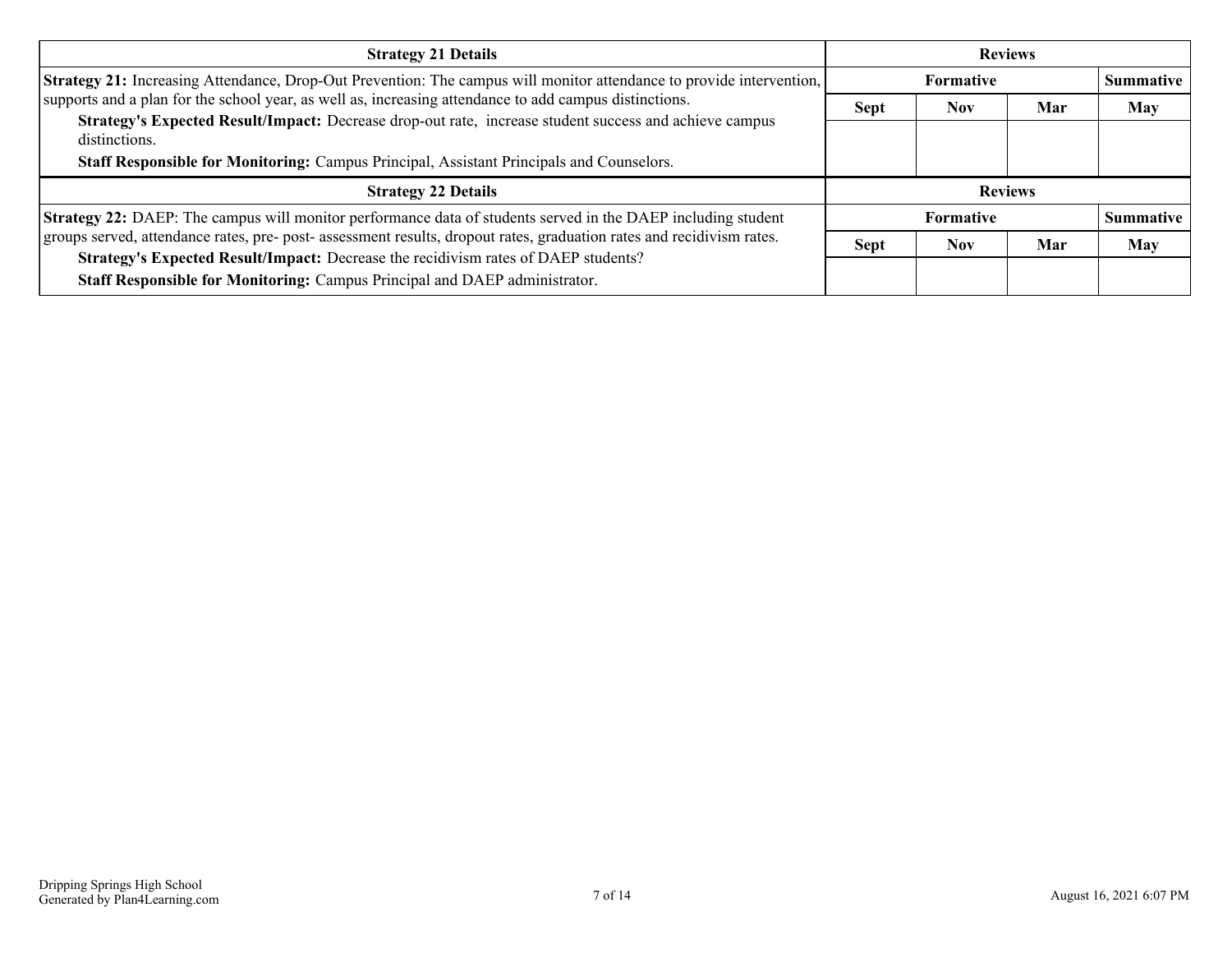<span id="page-7-0"></span>**Goal 2:** Staff Quality, Recruitment, and Retention:

Support the vision and mission of the district by placing a Life Changer in every position.

**Performance Objective 1:** The campus will hire high-quality staff, highly qualified paraprofessionals and develop, empower and sustain leaders who are committed to the vision and mission of the district.

**Evaluation Data Sources:** Paraprofessional Compliance Report, TEA Equity Plan, Retention Reports, ADDs data, Increased Student Achievement

| <b>Strategy 1 Details</b>                                                                                                                                                                                                                  | <b>Reviews</b> |                  |     |                  |
|--------------------------------------------------------------------------------------------------------------------------------------------------------------------------------------------------------------------------------------------|----------------|------------------|-----|------------------|
| <b>Strategy 1:</b> Attract/Retain Staff: The campus will attract and retain highly qualified teachers for instruction and                                                                                                                  |                | <b>Formative</b> |     | <b>Summative</b> |
| intervention/tutorials. The teacher mentoring system will be used to support and retain teachers.                                                                                                                                          | <b>Sept</b>    | <b>Nov</b>       | Mar | <b>May</b>       |
| Strategy's Expected Result/Impact: 100% of new teachers will be assigned a mentor teacher, along with<br>timely new teacher trainings.                                                                                                     |                |                  |     |                  |
| <b>Staff Responsible for Monitoring: Campus administration</b>                                                                                                                                                                             |                |                  |     |                  |
| <b>Strategy 2 Details</b>                                                                                                                                                                                                                  | <b>Reviews</b> |                  |     |                  |
| Strategy 2: Professional Development: The campus will provide information and access to professional development                                                                                                                           |                | <b>Formative</b> |     | Summative        |
| for teachers, administrators, paraprofessionals, and other staff as needed. The campus will utilize the expertise of<br>embedded professional development with the use of instructional coaches. The use of strategic master scheduling to | <b>Sept</b>    | <b>Nov</b>       | Mar | <b>May</b>       |
| provide a common planning period will be continued.                                                                                                                                                                                        |                |                  |     |                  |
| Strategy's Expected Result/Impact: Greater understanding and implementation of best practices.                                                                                                                                             |                |                  |     |                  |
| <b>Staff Responsible for Monitoring: Campus administration</b>                                                                                                                                                                             |                |                  |     |                  |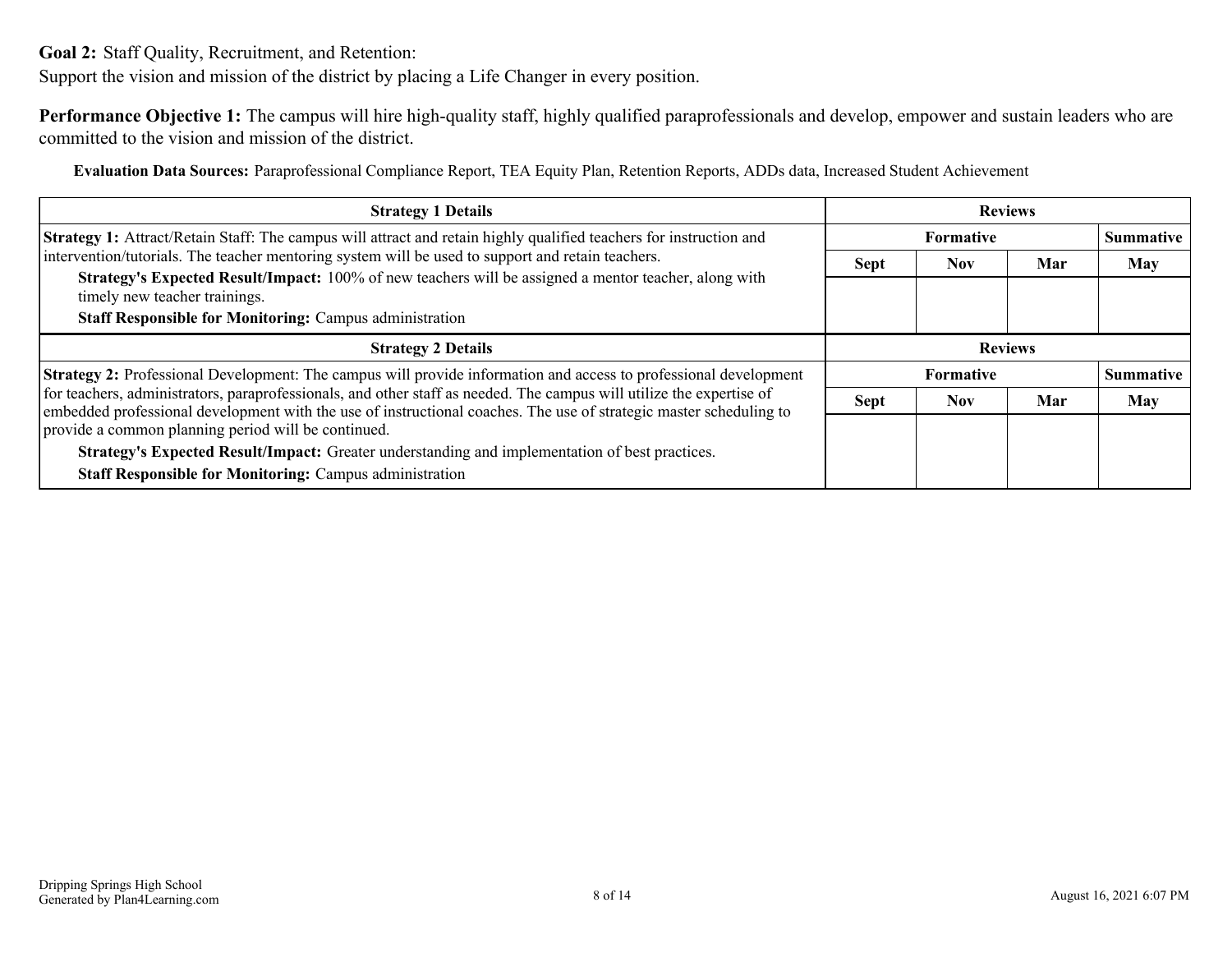<span id="page-8-0"></span>**Goal 3:** School Culture, Communication, and Compliance:

All students will be educated in a safe environment that promotes collaborative and positive communication within the organization that effectively and efficiently manages operational, programmatic, and fiscal compliance.

**Performance Objective 1:** The campus will ensure campus/district safety, engage parents and families in frequent and ongoing communications, and utilize fiscal transparency.

**Evaluation Data Sources:** Incident Reports, Budgets, Communications, Surveys

| <b>Strategy 1 Details</b>                                                                                                                                                                                                                                                                                                                                                                                                                                                | <b>Reviews</b>                       |                  |     |                  |
|--------------------------------------------------------------------------------------------------------------------------------------------------------------------------------------------------------------------------------------------------------------------------------------------------------------------------------------------------------------------------------------------------------------------------------------------------------------------------|--------------------------------------|------------------|-----|------------------|
| <b>Strategy 1:</b> Goal Setting (CNA/CIP): The campus has an established site-based decision making committee that                                                                                                                                                                                                                                                                                                                                                       |                                      | <b>Formative</b> |     | <b>Summative</b> |
| focuses on the campus improvement planning process, and carries out responsibilities such as, but not limited to, the<br>campus calendar, professional development plans, budgets, accountability requirements, drop-out and attendance rates,<br>Federal/state requirements, etc.<br>Strategy's Expected Result/Impact: Increased student engagement and learning, will be reflected in test<br>scores.<br><b>Staff Responsible for Monitoring: Campus Principal</b>    | <b>Sept</b>                          | <b>Nov</b>       | Mar | <b>May</b>       |
| <b>Strategy 2 Details</b>                                                                                                                                                                                                                                                                                                                                                                                                                                                | <b>Reviews</b>                       |                  |     |                  |
| <b>Strategy 2:</b> Fiscal Compliance: To increase program effectiveness, eliminate duplication, and reduce fragmentation of                                                                                                                                                                                                                                                                                                                                              | <b>Formative</b><br><b>Summative</b> |                  |     |                  |
| instructional programs, the campus will coordinate with the district in regards to budgets and federal (TI, TII, TIII,<br>TIV), state (SCE, SAMP), and local funds to provide appropriate programs, instruction, and services to all students<br>while maximizing the impact of available resources.<br><b>Strategy's Expected Result/Impact:</b> The campus will remain within budget for the fiscal year.<br><b>Staff Responsible for Monitoring: Campus Principal</b> | <b>Sept</b>                          | <b>Nov</b>       | Mar | <b>May</b>       |
| <b>Strategy 3 Details</b>                                                                                                                                                                                                                                                                                                                                                                                                                                                | <b>Reviews</b>                       |                  |     |                  |
| <b>Strategy 3:</b> Public Meeting: The campus holds an annual public meeting upon receipt of campus ratings from the Texas                                                                                                                                                                                                                                                                                                                                               |                                      | Formative        |     | <b>Summative</b> |
| Education Agency regarding performance and the campus improvement plan.<br>Strategy's Expected Result/Impact: Comprehensive knowledge and understanding of school performance<br>according to Texas Education Agency.<br><b>Staff Responsible for Monitoring: Campus administration</b>                                                                                                                                                                                  | <b>Sept</b>                          | <b>Nov</b>       | Mar | <b>May</b>       |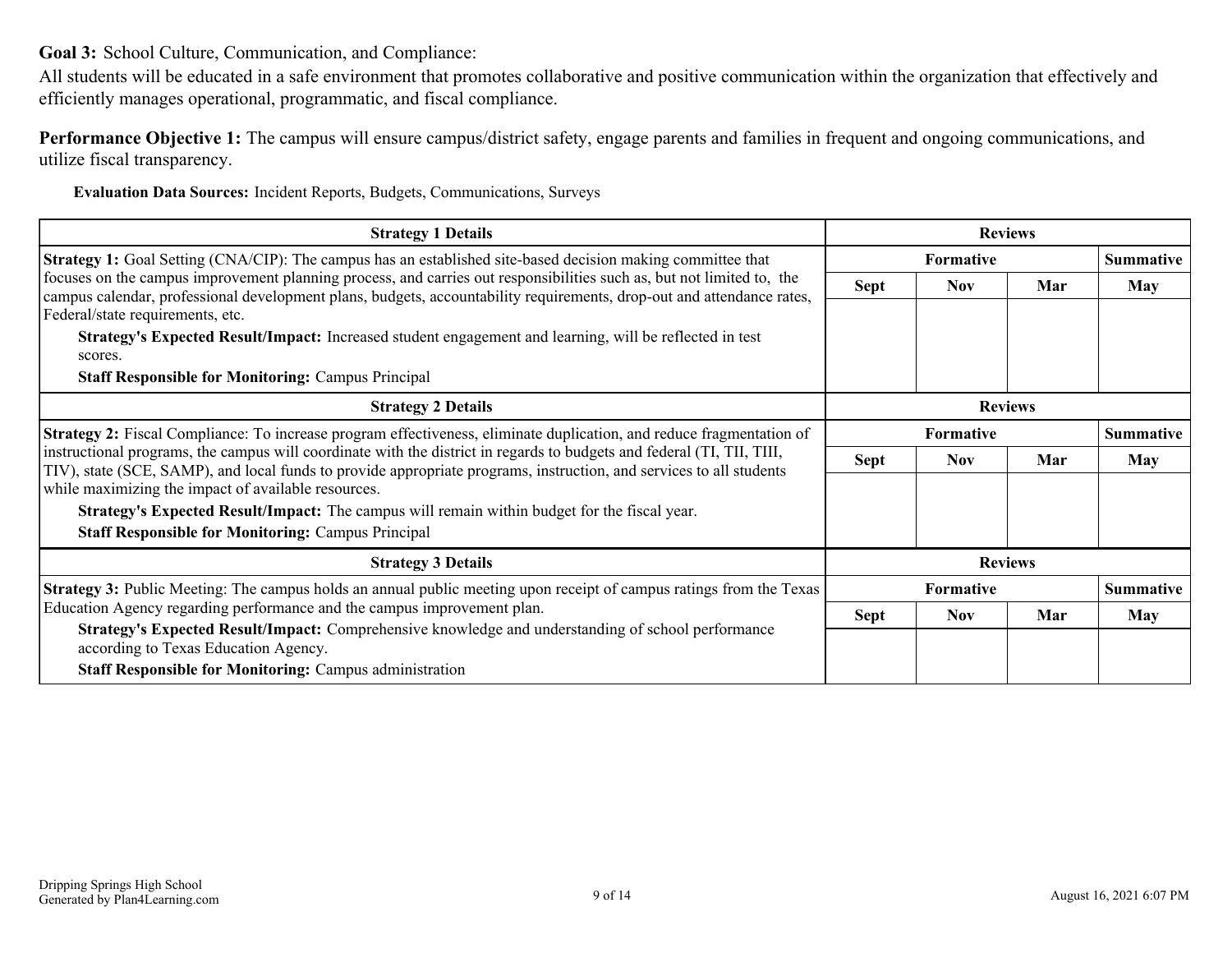| <b>Strategy 4 Details</b>                                                                                                                                                                                                             | <b>Reviews</b> |            |     |                  |
|---------------------------------------------------------------------------------------------------------------------------------------------------------------------------------------------------------------------------------------|----------------|------------|-----|------------------|
| <b>Strategy 4:</b> Student Safety: The campus will utilize district aligned communication channels with area emergency                                                                                                                | Formative      |            |     | <b>Summative</b> |
| operations departments, provide training, manage security coverage, update the Emergency Operations Procedures, and<br>conduct safety/security audits. Equipment, hardware and software updates will be acquired as needed to enhance | <b>Sept</b>    | <b>Nov</b> | Mar | <b>May</b>       |
| campus security measures. The campus will conduct safety drills, require visitor sign in and badges, ensure perimeter<br>doors are locked and other precautions, as necessary.                                                        |                |            |     |                  |
| Strategy's Expected Result/Impact: 100% of campus visitors will be expected to check-in using the Raptor<br>system.                                                                                                                   |                |            |     |                  |
| <b>Staff Responsible for Monitoring: Campus Principal</b>                                                                                                                                                                             |                |            |     |                  |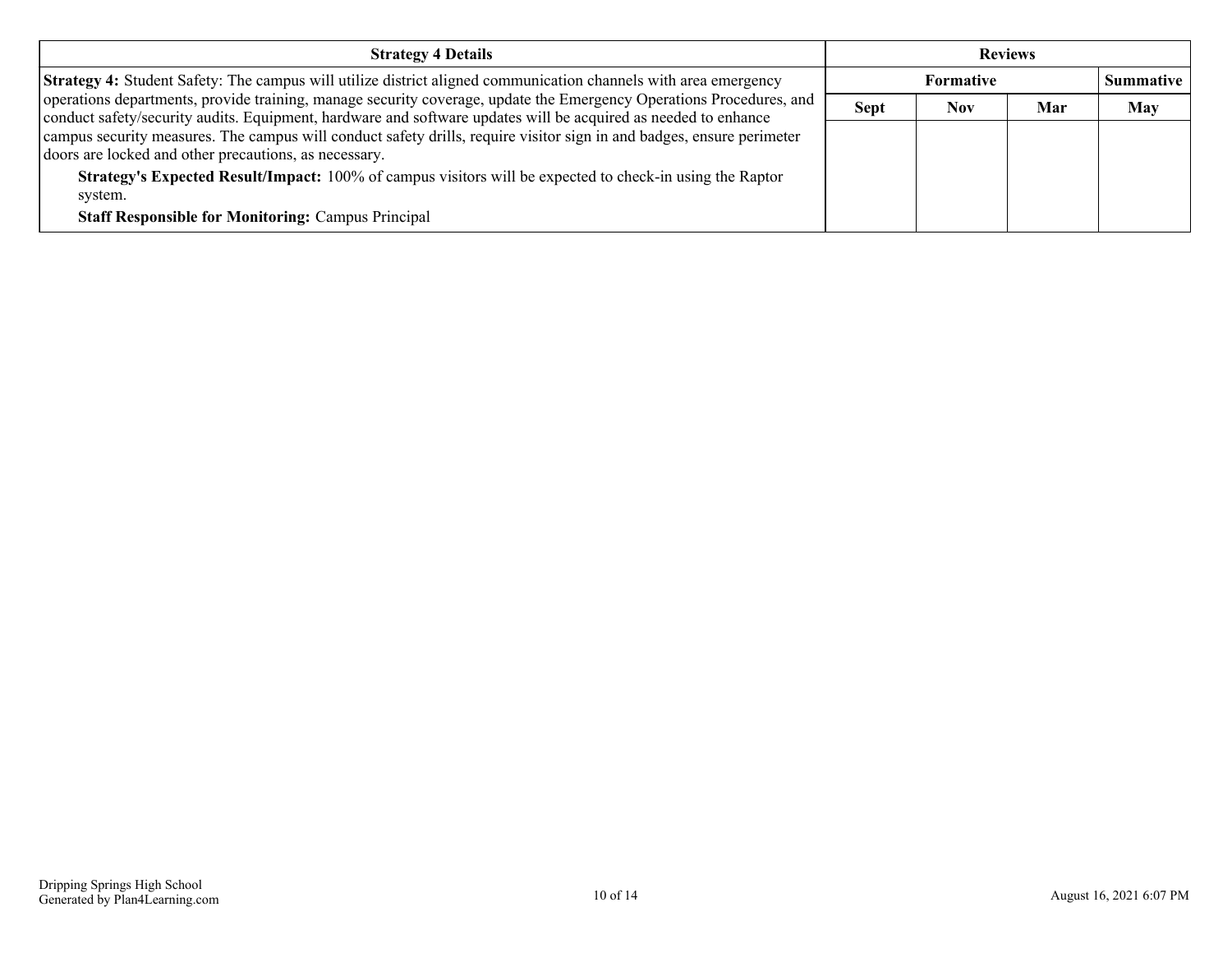<span id="page-10-0"></span>**Goal 4:** Social-Emotional, Mental, and Health Wellness:

DSISD will support and enhance students' social and emotional skills, attitudes, relationships, academic performance, and perceptions of classroom and school climate through comprehensive social-emotional/counseling and health wellness programs designed to address student needs.

**Performance Objective 1:** Promote social-emotional, mental, and health wellness for all students by increasing access to developed responsive support services as measured by surveys and feedback from students, parents, and staff.

**Evaluation Data Sources:** Survey data, response plans, counselor/MHP support data/MTSS operational reports,

| <b>Strategy 1 Details</b>                                                                                                                                                                                                                                                 |                  | <b>Reviews</b>   |     |                  |
|---------------------------------------------------------------------------------------------------------------------------------------------------------------------------------------------------------------------------------------------------------------------------|------------------|------------------|-----|------------------|
| <b>Strategy 1:</b> Early Intervention: The campus will follow the district provided comprehensive school counseling program                                                                                                                                               | <b>Formative</b> |                  |     | <b>Summative</b> |
| and guidance services to support identified student needs regarding early mental health intervention, suicide prevention,                                                                                                                                                 | <b>Sept</b>      | <b>Nov</b>       | Mar | <b>May</b>       |
| dating violence, conflict resolution, use of tobacco, and drug/violence prevention/intervention. The district will integrate<br>best practices on positive behavior interventions and support, grief-informed and trauma-informed care.                                   |                  |                  |     |                  |
| Strategy's Expected Result/Impact: Students will receive services and interventions related to their                                                                                                                                                                      |                  |                  |     |                  |
| presented needs. Social, emotional, and academic growth will result in this responsive approach.                                                                                                                                                                          |                  |                  |     |                  |
| Staff Responsible for Monitoring: Principal, Lead Counselor                                                                                                                                                                                                               |                  |                  |     |                  |
| <b>Strategy 2 Details</b>                                                                                                                                                                                                                                                 | <b>Reviews</b>   |                  |     |                  |
| Strategy 2: Addressing Abuse: The campus will adhere to the district policy addressing sexual abuse, sex trafficking,                                                                                                                                                     | Formative        |                  |     | <b>Summative</b> |
| and other maltreatment of children which includes methods for staff, student and parent awareness including prevention<br>techniques and warning signs of victims, actions for the safety and counseling of the victims and CPS reporting by staff<br>and administrators. | <b>Sept</b>      | <b>Nov</b>       | Mar | <b>May</b>       |
|                                                                                                                                                                                                                                                                           |                  |                  |     |                  |
| Strategy's Expected Result/Impact: Equipping staff and all stakeholders with professional development<br>will assist with understanding, identifying, and responding to child maltreatment.                                                                               |                  |                  |     |                  |
| <b>Staff Responsible for Monitoring: Principal</b>                                                                                                                                                                                                                        |                  |                  |     |                  |
| <b>Strategy 3 Details</b>                                                                                                                                                                                                                                                 |                  | <b>Reviews</b>   |     |                  |
| <b>Strategy 3:</b> Anti-Bullying: The campus will ensure that the discipline management program provides for prevention,                                                                                                                                                  |                  | <b>Formative</b> |     | <b>Summative</b> |
| intervention, and education concerning unwanted physical and/or verbal aggression, sexual harassment, cyber-bullying,<br>bullying harassment on campus, school grounds, and in school vehicles. The district maintains an anti-bullying policy                            | <b>Sept</b>      | <b>Nov</b>       | Mar | <b>May</b>       |
| and will increase student awareness of the tip line.                                                                                                                                                                                                                      |                  |                  |     |                  |
| Strategy's Expected Result/Impact: Bullying referrals will decrease as a result of the bullying protocols<br>and policy adherence by students and staff.                                                                                                                  |                  |                  |     |                  |
| <b>Staff Responsible for Monitoring: Principal</b>                                                                                                                                                                                                                        |                  |                  |     |                  |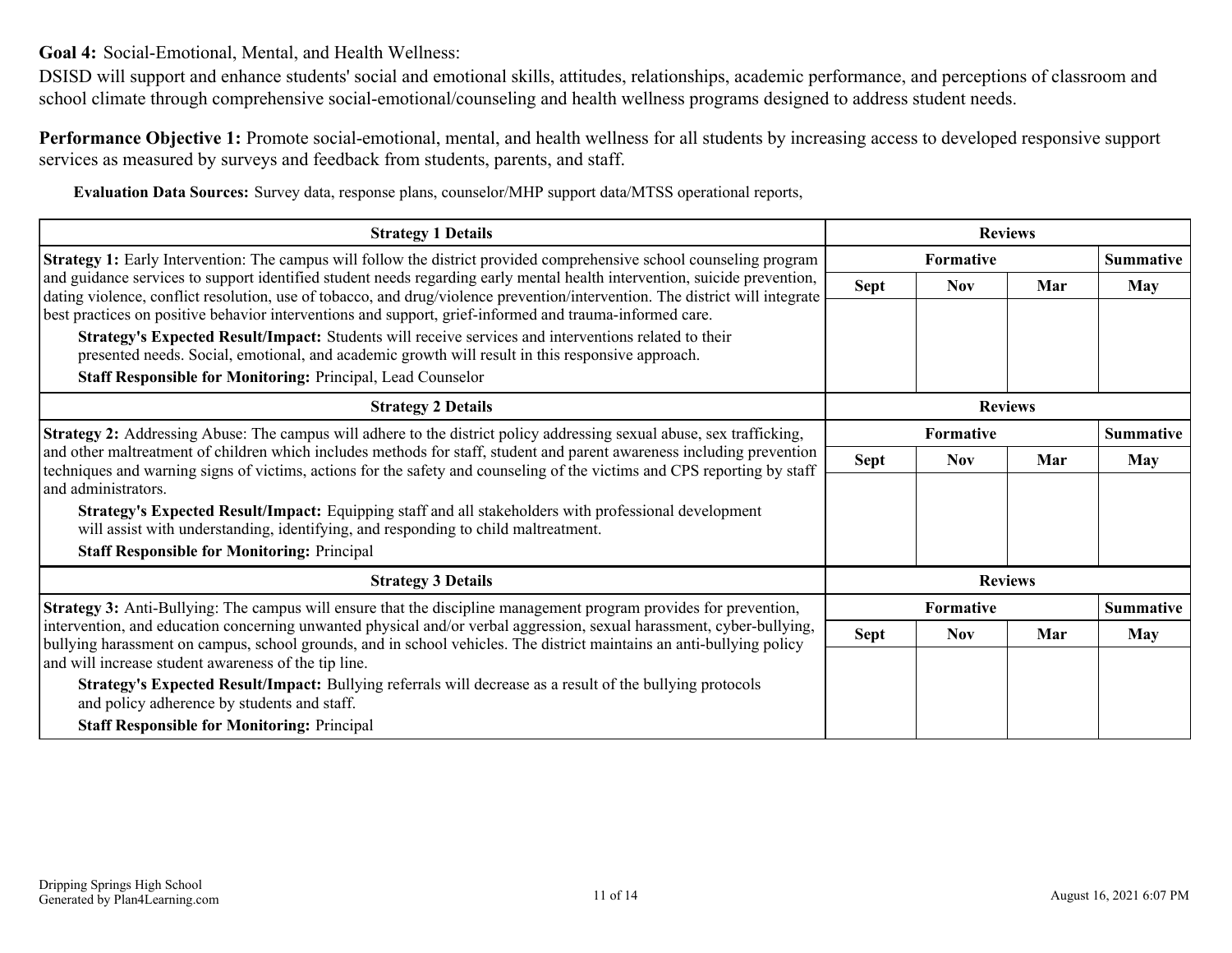| <b>Strategy 4 Details</b>                                                                                                                                              | <b>Reviews</b>   |            |     |                  |
|------------------------------------------------------------------------------------------------------------------------------------------------------------------------|------------------|------------|-----|------------------|
| Strategy 4: SEL: Build capacity with teacher professional development of SEL and additional professional counseling                                                    | <b>Formative</b> |            |     | Summative        |
| support within the district to address instructional loss, isolation, and anticipated increase in emotional distress as a<br>result of the pandemic.                   | <b>Sept</b>      | <b>Nov</b> | Mar | <b>May</b>       |
| Strategy's Expected Result/Impact: Data showing increases in student sense of belonging, resilience, and<br>self-awareness skills. Academic achievement will increase. |                  |            |     |                  |
| <b>Staff Responsible for Monitoring: Principal</b>                                                                                                                     |                  |            |     |                  |
| <b>Strategy 5 Details</b>                                                                                                                                              | <b>Reviews</b>   |            |     |                  |
| <b>Strategy 5:</b> SEL: The campus will follow the district created TEKS-aligned comprehensive counseling curriculum that                                              | <b>Formative</b> |            |     | <b>Summative</b> |
| includes supports for elementary and secondary campuses.                                                                                                               | <b>Sept</b>      | <b>Nov</b> | Mar | May              |
| Strategy's Expected Result/Impact: Utilization of social-emotional curriculum supports within lesson<br>design. Learner growth as indicated through surveys.           |                  |            |     |                  |
| <b>Staff Responsible for Monitoring: Principal</b>                                                                                                                     |                  |            |     |                  |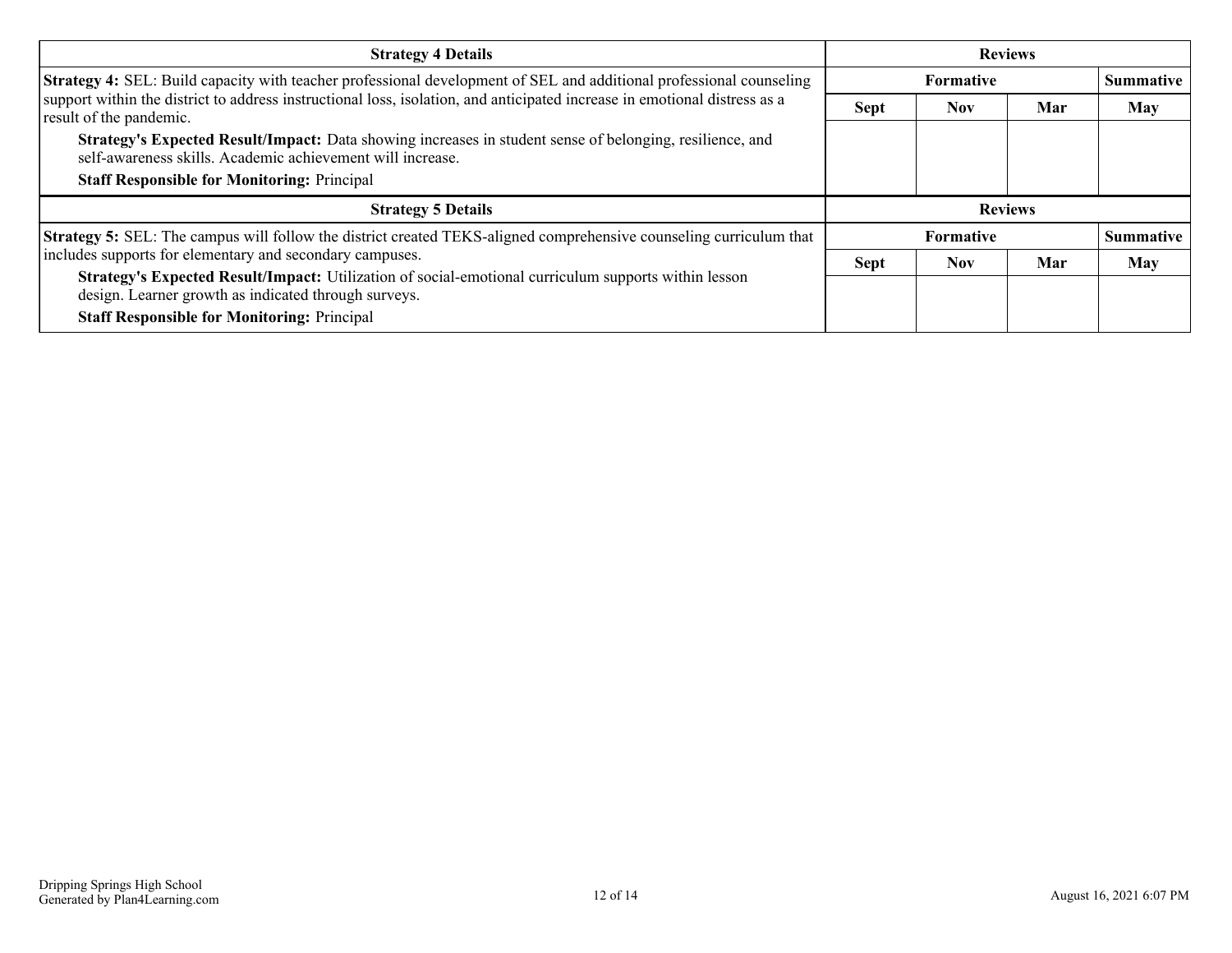### <span id="page-12-0"></span>**Goal 5:** Parent Engagement:

DSISD will increase parent engagement and stakeholder involvement at both the campus and district level by making families feel welcomed through building meaningful connections and increased communication throughout the district and on all campuses.

**Performance Objective 1:** An increase in parental engagement through participation in campus/district events, positive connections to campus/district with an increase in overall communication throughout the district.

**Evaluation Data Sources:** Culture/Climate Survey results, sign-in sheets for district/campus events.

| <b>Strategy 1 Details</b>                                                                                                                                                                                                              | <b>Reviews</b> |                  |                |                  |
|----------------------------------------------------------------------------------------------------------------------------------------------------------------------------------------------------------------------------------------|----------------|------------------|----------------|------------------|
| Strategy 1: Parent and Family Engagement: The campus will educate and inform families about campus/district                                                                                                                            |                | <b>Formative</b> |                | <b>Summative</b> |
| programs and services prior to the event to build capacity, understanding, and importance of parent and family<br>engagement. A variety of communication methods will be used, in a language that parent can understand, including,    | <b>Sept</b>    | <b>Nov</b>       | Mar            | <b>May</b>       |
| but not limited to websites/social media, emails, school marquee, local newspaper communications, meet the teacher<br>night, open house, report card pickup, parent/guardian meetings, etc.                                            |                |                  |                |                  |
| Strategy's Expected Result/Impact: Increased participation in events and programs noted in sign-in sheets.<br>Use of climate/culture survey data along with website analytics will support feedback on implementation.                 |                |                  |                |                  |
| <b>Staff Responsible for Monitoring: Principal</b>                                                                                                                                                                                     |                |                  |                |                  |
| <b>Strategy 2 Details</b>                                                                                                                                                                                                              |                |                  | <b>Reviews</b> |                  |
| Strategy 2: Communicating Student Achievement to Parents: The campus will provide consistent, timely, and accurate                                                                                                                     |                | Formative        |                | <b>Summative</b> |
| communication to parents on individual student achievement data through a variety of methods such as, but not limited<br>to student work samples, progress report updates, report cards, parent-teacher conferences, phone calls, etc. | <b>Sept</b>    | <b>Nov</b>       | Mar            | May              |
| Strategy's Expected Result/Impact: Increased partnerships with parents and families and an increase in<br>student achievement and supporting the whole child.                                                                          |                |                  |                |                  |
| <b>Staff Responsible for Monitoring: Principal</b>                                                                                                                                                                                     |                |                  |                |                  |